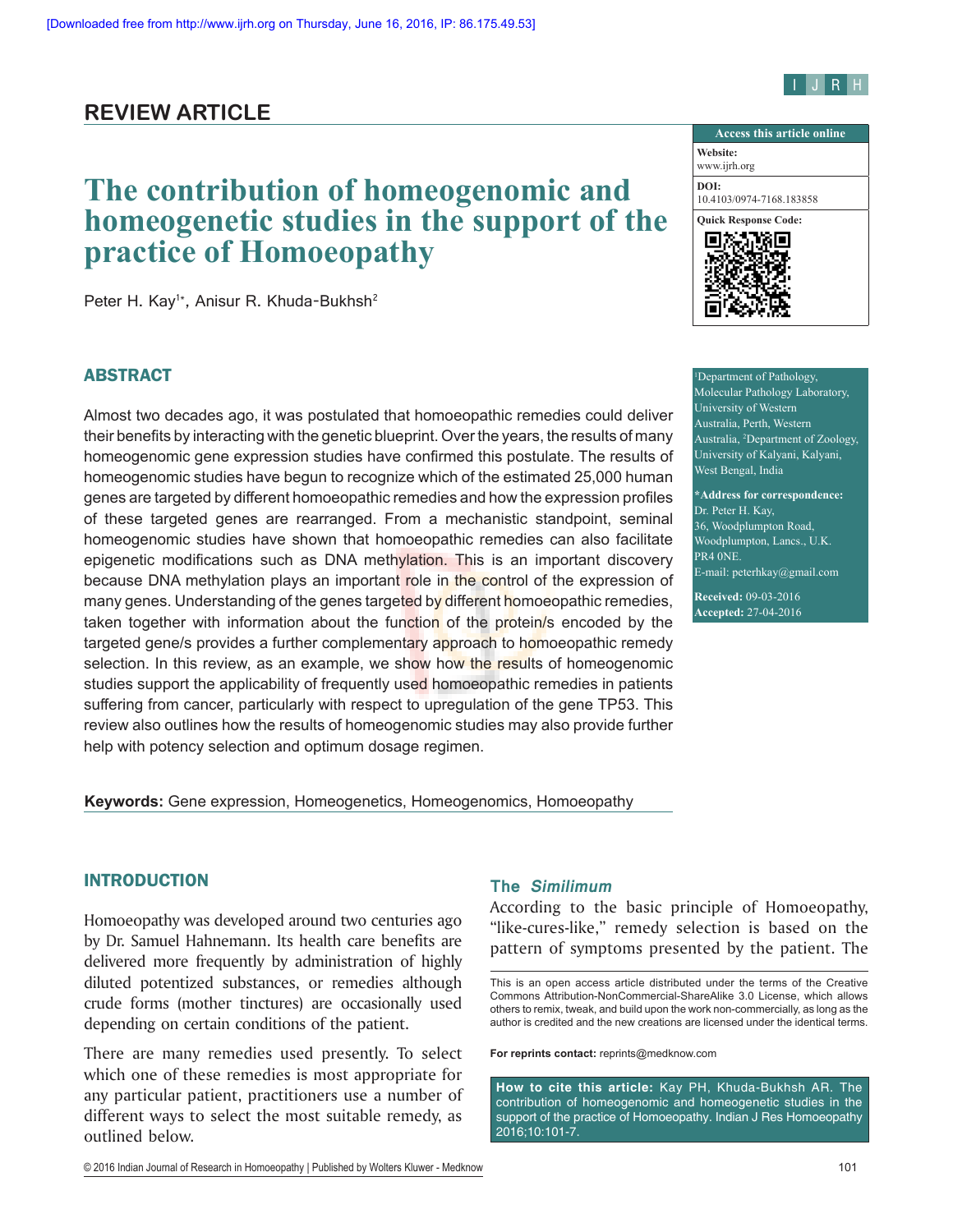homoeopath then chooses the appropriate remedy by reference to the results of a remedy proving. The appropriate remedy is the one that matches a set of symptoms that is generated when the same remedy is administered to healthy subjects. Symptom patterns developed in healthy subjects as part of the proving process are detailed in various Repertories.

Over many years, there have been many different Repertories assembled by notable practitioners such as James Tyler Kent, William Boericke, Clemens Von Boenninghausen, and many others. One of the most recent and popular Repertories has been compiled by Frederik Schroyens. A list of many different recognized repertories has been compiled by Srivastav.[1]

Although most of remedies have been subjected to proving process, a host of symptoms have been derived from toxicology studies and reports of poisonings.

Clearly, reference to each of the different repertories or other remedy selection criteria has the potential to affect the selection of the most appropriate remedy for any particular patient.

# HOMEOGENOMICS AND HOMEOGENETICS

A further future approach to remedy selection, introduced in this review, takes into account the results of many years of homeogenomic studies. In the absence of pharmacological intervention, it is now clear that many homoeopathic remedies influence the biological or psychological phenotype of an individual by rearranging the expression of many genes.

#### **What is Homeogenomics?**

The term homeogenomics refers to studies that focus on understanding more about the interactions between homoeopathic remedies and the genetic blueprint or genome. Such studies involve identification of which gene or genes are targeted by a particular remedy. Homeogenomic studies also refer to investigations designed to reveal epigenetic modifications that are associated with rearrangement of the expression of targeted gene/s.[2]

#### **What is Homeogenetics?**

Homeogenetics refers to studies which are needed to investigate the ways in which different inherited forms of genes interact with the substance or remedy being administered. Homeogenetic studies may be

more relevant with respect to the administration of mother tinctures or less diluted remedies. Such future studies have the potential to reveal how differences in the genetic makeup of an individual may influence the effectiveness of a remedy in any particular patient.

(The proposed terms homeogenomics and homeogenetics are in keeping with the accepted terms pharmacogenomics/genetics and nutrigenomics/genetics which refer to studies that investigate the interaction between pharmacologically active substances and food components, respectively, with the genetic blueprint).

The study of homeogenomics began formally almost two decades ago<sup>[3]</sup> when one of us  $(A \ R \ K-B)$  first postulated that homoeopathic remedies would have the capacity to interact with the genome and rearrange the expression of many genes. Since that time, the results of many investigations have confirmed this postulate.<sup>[4]</sup>

It is now known that individual homoeopathic remedies can rearrange the expression of many  $g$ enes.<sup>[4-7]</sup> Some genes are upregulated, whereas other genes are downregulated. For example, Marzotto *et al*. [7] have discovered that the homoeopathic drug derived from *Gelsemium sempervirens* has the capacity to upregulate the expression of at least six different genes as well as downregulate the expression of almost fifty different genes.

Because so many homoeopathic drug/genome interactions have been reported thus far, the usefulness of homeogenomic findings in the support of remedy selection is exemplified by reference to work which has identified remedies that promote the expression of the gene *TP53*. This serves only as one good example among many such other genes that not only act as "tumor suppressor" genes like that of *TP53* but also because *TP53* has also a unique function to subserve as a "gate-keeper" gene. It guides cancer cells if they should be guided toward their death (apoptosis). Alternatively, they can be given a chance to repair/restore to the extent that they cannot any more allow abnormalities/breaks/ damages in DNA to perpetuate in daughter cells.

#### **About TP53**

The gene *TP53* encodes the protein p53. From a health standpoint, p53 is arguably one of the most biologically important protein molecule found so far.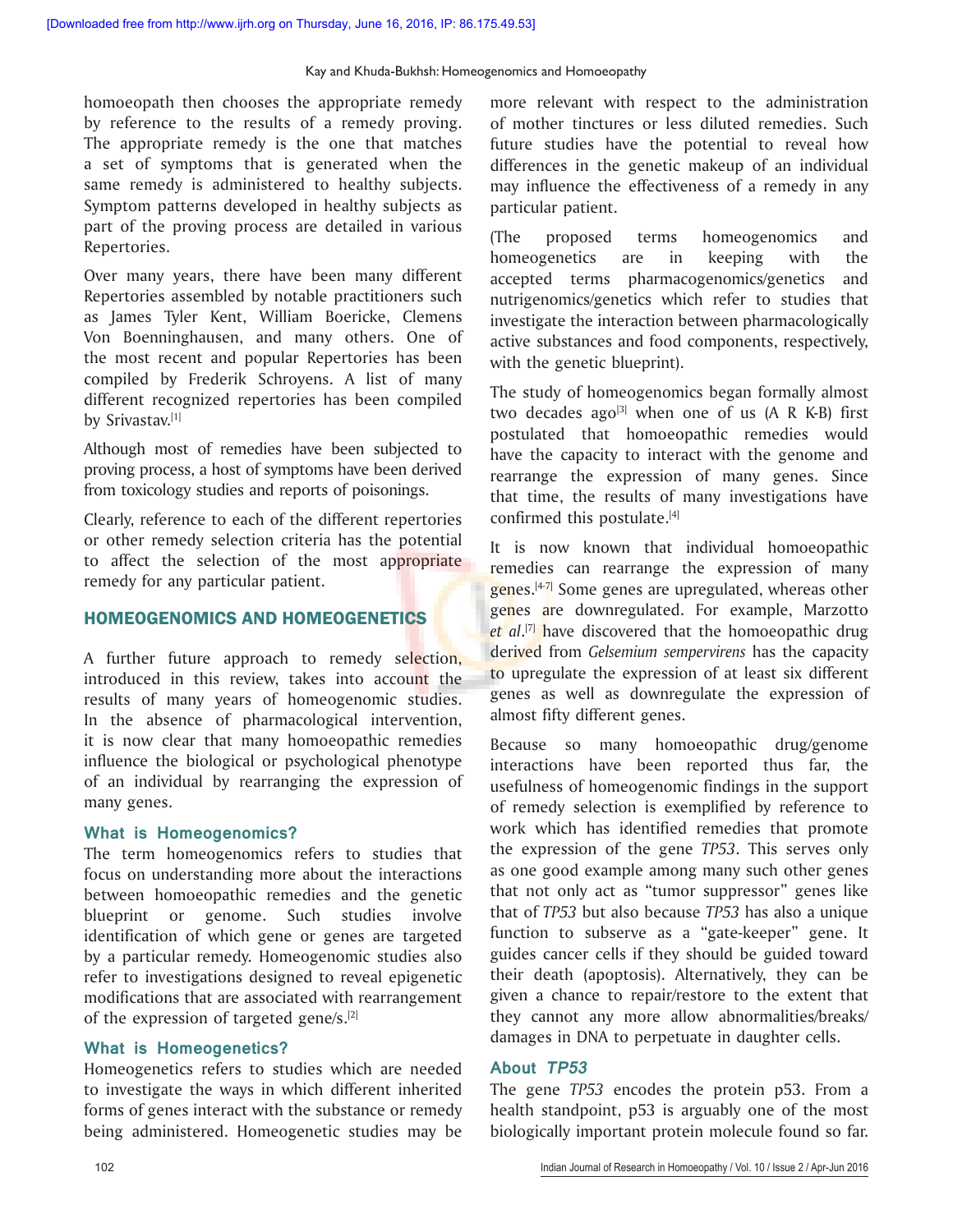It plays an important role in many critical biological events including development and progression of cancer.[8]

# *TP53* AND CANCER

There are many causes of cancer. However, damage to DNA, particularly to genes that control the cell cycle is one of the major pathways.

It has been found that p53 works in a number of different ways to resolve cancer.[8] It plays a role in apoptosis (programmed cell death), genomic stability (DNA repair), and inhibition of angiogenesis (prohibiting formation of blood supply to the tumor) and inhibition of activity of an enzyme called telomerase in cancer cells.

As indicated above, the product of the *TP53* gene can activate DNA repair proteins when DNA of a tumor suppressor gene, for example, has been damaged. It can also slow down the cell cycle so that the DNA repair system that it has activated has time to repair the damage. If p53 decides that the damage to DNA is beyond repair, it has the remarkable property of instructing the cell to commit suicide by a process called apoptosis or programmed cell death. It does this by activating a system that enables the cell to kill itself by destroving its own  $DNA^{[8]}$  It plays an important role in killing cancer cells in which DNA has been irreparably damaged by chemotherapy and radiotherapy.

For a tumor to grow, it needs an adequate blood supply. p53 is able to restrict the development of tumor's blood supply, prohibit angiogenesis so that its growth is impaired.

As cells divide, the ends of chromosomes shorten until they lose the capacity to divide. There is an enzyme called telomerase that repairs the shortened chromosomes so that cells can continue dividing. In this way, excessive telomerase activity, often found in some cancer cells help them to grow. p53 also helps to slow down the growth of tumors by inhibiting the activity of telomerase in cancer cells.<sup>[8]</sup>

# *TP53* AND HOMEOGENOMIC STUDIES

Because of the significance of the role of diminished p53 activity in development and progression of a wide range of different types of cancer, many homeogenomic studies have focused on identification of remedies that have the capacity to support the expression of *TP53.* This review describes some of them that have been performed in the laboratory on living cell lines *(in vitro)* or on animal models (*in vivo*).

#### **In Vitro Studies**

Many *in vitro* studies have been designed to determine whether homoeopathic remedies have the capacity to promote the expression of *TP53.* For example, Ghosh *et al*. [9] demonstrated that a mother tincture prepared from *Phytolacca decandra* could promote the expression of *TP53*, as well as other apoptosis supporting genes such as *BAX* and the gene that encodes caspase-3 in cells derived from a human malignant melanoma. As might be expected, these scientists also demonstrated that *Phytolacca decandra* could readily induce apoptosis in these cells. Importantly, this study showed that normal human peripheral blood leukocytes were less affected by this remedy indicating that neoplastic cells are more susceptible to p53- induced apoptotic cell death compared to healthy cells when exposed to a concentrated form of *Phytolacca decandra.*

Further, the Condurango-glycoside-A fraction extracted from *Gonolobus condurango* was found to induce DNA damage associated cell senescence and apoptosis via a reactive oxygen species (ROS)-dependent p53 signaling pathway in HeLa cells.[10]

Other workers<sup>[11]</sup> have shown that the homoeopathic remedy *Carcinosinum* at 200C is able to promote the expression of *TP53* in neoplastic cells of lymphoid origin. The remedies *Thuja occidentalis* and *Ruta graveolens* in the same potency do not appear to have the capacity to do this. Similar findings have been reported by Preethi *et al*. [12] However, the main active compound flavonol isolated from the leaves of *Thuja occidentalis* was shown to have the ability to arrest the cell cycle of human lung cancer-derived cells (A549) by an ROS-independent apoptotic pathway.[13] Similarly, lycopodine, the active biological ingredient of a homoeopathic mother tincture prepared from *Lycopodium clavatum* was shown to trigger apoptosis by another signaling pathway. It was shown to do this by modulating 5-lipoxygenase activity and depolarizing the membrane potential in androgen sensitive and refractory prostate cancer cells without actually modulating  $p53$  activity.<sup>[14]</sup> Thus, it is important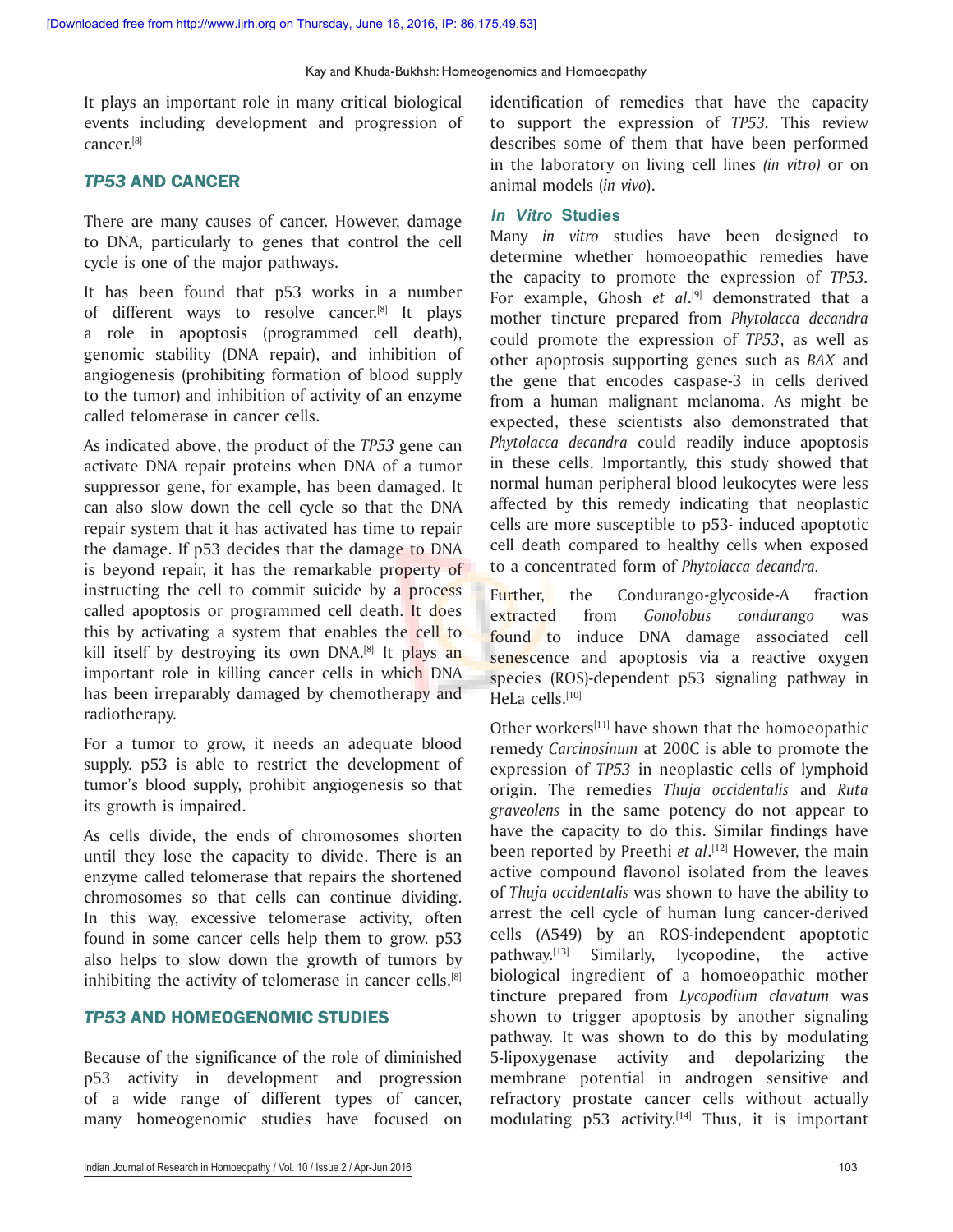to note that *in vitro* homeogenomic studies have revealed that homoeopathic remedies can promote programmed cell death of various neoplastic cells by quite different apoptotic pathways that do not always require the contribution of p53.

Interestingly, since  $Smits^{15}$  has identified that there are at least eight different compositions of *Carcinosinum* in use, some of which have quite different clinical properties, it would be helpful to subject each of these different *Carcinosinum* preparations to similar homeogenomic studies. Results of such studies would help to understand more about the gene targeting specificity of the contents of different remedies.

#### **In Vivo Studies**

As indicated*, in vitro* studies have the potential to determine the specificity of genes targeted by individual remedies. On the other hand, *in vivo*  homeogenomic studies have the capacity to provide further information such as the optimum potency and dosage regimen to use. For example, in the case of *Calcarea carbonica*, Saha *et al*. [16] have shown that, in a mouse cancer model, twice daily administration of a 6C potency of this remedy for a period of almost 4 weeks killed implanted neoplastic cells by a p53 dependent pathway. This pathway required the contribution of an intact immune system including cytotoxic T-cells. Interestingly, in the same study, the neoplastic cell cytotoxic effects of *Calcarea carbonica* were not observed when the same remedy was used in potencies of 12C, 30C, or 200C.

Further, *in vivo* studies have shown in an animal model of lung cancer<sup>[17]</sup> that following administration of a stock solution of *Marsdenia condurango*, (an extract of which is used to prepare a homoeopathic remedy), $[18]$ the progression of lung cancer in rats was significantly slowed down. The expression of the *TP53* gene was increased concomitantly after treatment with this remedy twice daily over a period of months.

## HOMEOGENOMIC STUDIES AND DNA METHYLATION

Having established that homoeopathic remedies have the capacity to rearrange the expression profile of many genes; investigations have been initiated to determine how these changes may be brought about. Various ways are known by which the expression of a gene can be modulated. One of the ways is by an epigenetic process called DNA methylation.[2]

DNA methylation refers to the addition of methyl groups to cytosine nucleotides within DNA. Addition of methyl groups to DNA plays a role in suppression of the expression of a gene. By contrast, removal of methyl groups from DNA (demethylation) is associated with the ability to express the gene. Maintenance of the correct methylation status of the full complement of genes is needed for a cell to function properly.

It has been known for many years that disturbances in the methylation status of the genome are strongly associated with development and progression of cancer.[19] Epigenetic hallmarks of neoplastic cells include regional hypomethylation (an atypical reduction in methylated cytosine residues) as well as hypermethylation (an atypical increase of methylated cytosine residues) of various regions of the genome.[20]

Because *Marsdenia condurango* had been demonstrated to slow down progression of cancer *in vivo,*[17,18] the methylation status of important tumor suppressor genes such as *TP53* was examined in this model. Interestingly, the results of molecular biological studies have shown that genomic regions including tumor suppressor regions are able to be demethylated by exposure to the homoeopathic remedy *Marsdenia condurango.*[21] Evidence of an epigenetic modification resulting in cell cycle arrest caused by the use of an ultra-highly diluted remedy prepared from *Condurango* has also been documented in cancer cells *in vitro.*[22]

Bellavite *et al*. [23] also provided evidence through transcriptome analysis that highly diluted preparations of *G. sempervirens* could modify gene expression profiles of neurocyte genes. Very recently, Bigagli *et al.*[24] also reported that homoeopathic *Apis mellifica* preparations could rearrange the transcriptome in human prostate-derived cells.

Interestingly, the ability of highly diluted substances to rearrange gene expression profiles has also been demonstrated by Marotti *et al*. [25] even in wheat seedlings. Following treatment of wheat seedlings with ultra-high dilutions of arsenic trioxide (used as a homoeopathic remedy to resolve symptoms of arsenic poisoning), these workers showed that the expression of many genes was altered in a beneficial way.

These findings reveal important new insights into the ways in which homoeopathic remedies can rearrange the transcriptome to bring about their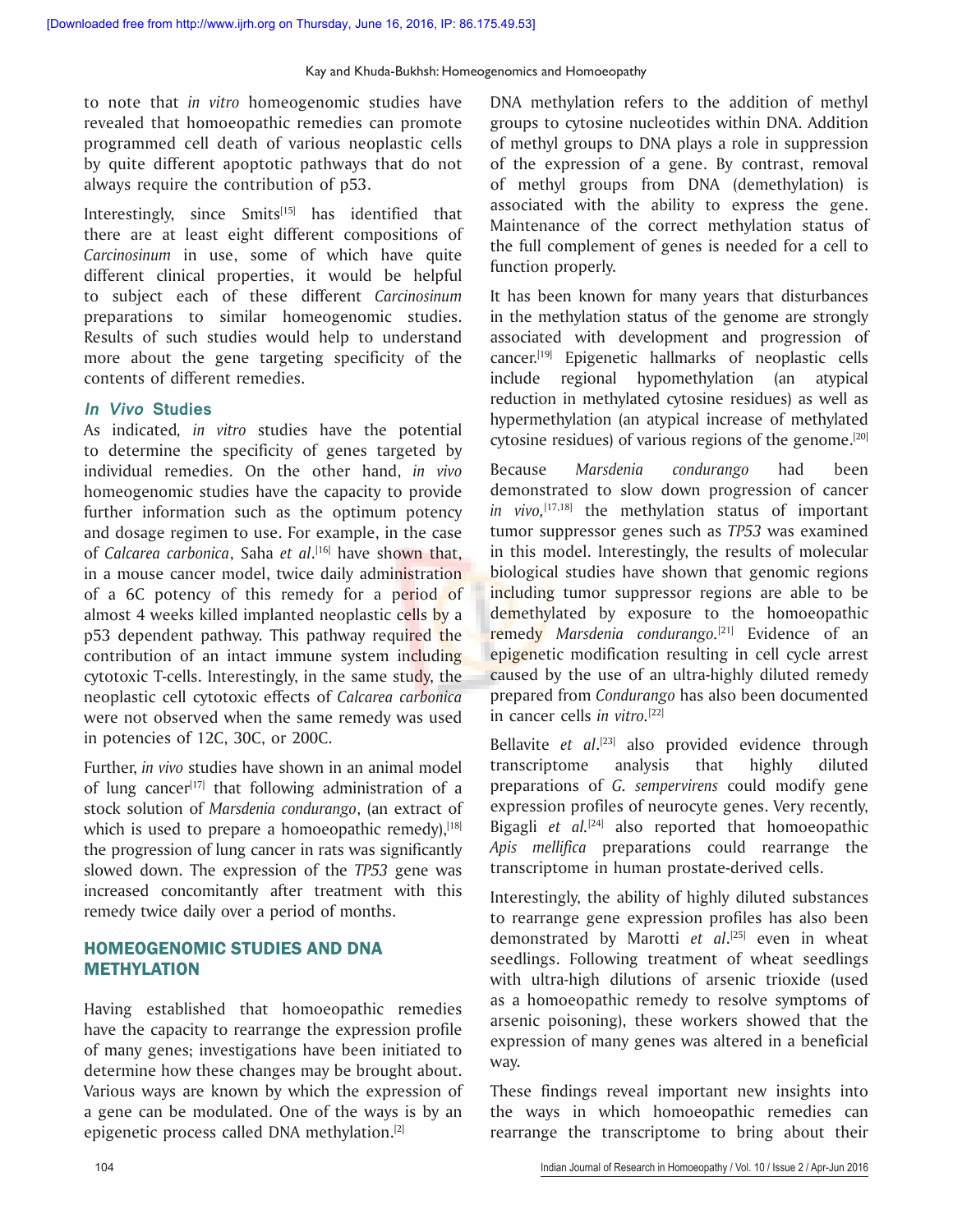medicinal benefits. As discussed by the authors of these latter studies, $[23-25]$  taken together with the definitive findings by Khuda-Bukhsh and Sikdar, $[21]$ it is becoming apparent that some homoeopathic remedies have the ability to alter the epigenetic profile of the genome. These are highly significant findings because the discovery that various homoeopathic remedies have the ability to alter the epigenetic status of the genome has important implications in control of the biological and psychological characteristics of an individual.

# OTHER INFORMATIVE HOMEOGENOMIC INVESTIGATIONS

As discussed above, the results of homeogenomic studies provide further information that may be used to optimize the application of specific remedies. For example, reference to work of Hofbauer *et al*. [26] allows the potential advantages and disadvantages of the use of the homoeopathic remedies *Nux vomica*  and *Calendula officinalis* to be further explored. As indicated,[26] the remedies *Nux vomica* and *Calendula officinalis* are used to treat gastritis in general.

There are many causes of gastritis including infection with the bacterium *Helicobacter pylori.*[26] Infection of gastric epithelial tissues by *H. pylori* may lead to gastric ulceration. Hofbauer *et al*. have shown in homeogenomic studies that *Nux vomica* and *Calendula officinalis* reduce the expression of the mitogen heparin-binding epidermal growth factor (HB-EGF) in *H. pylori*-infected gastric-derived cells in culture.[26] Because increased expression of HB-EGF is associated with neoplastic transformation and tumor progression, $[27]$  it is rational to conclude that these two remedies may help in reducing the possibility of neoplastic transformation of cells involved in *H. pylori* gastric ulceration. On the other hand, because HB-EGF plays an important role in repair of damaged gastric epithelial cells,<sup>[26]</sup> reduced expression of this important tissue repair mitogen by these two remedies may slow down the healing of *H. pylori* damaged gastric epithelial cells. Clearly, investigative studies are required to critically assess the suitability of these two remedies in cases of *H. pylori*-induced gastric ulceration.

#### HOMEOGENETIC CONSIDERATIONS

As indicated above, homeogenetic studies focus on the way in which a person's genes interact with homoeopathic drugs, particularly those which

are administered as mother tinctures or in low potency or in undiluted form. It is well known that many drugs require activation by members of the cytochrome P450 system before they exhibit their beneficial effects. One of the most important members of the cytochrome P450 family involved in drug activation, CYP2D6, exists in many different genetic forms, some of which are unable to activate many drugs.<sup>[28]</sup> It is plausible that application of homeogenetic studies in the future may help to determine which remedies may be most efficacious in patients with a particular genetic background.

#### **CONCLUSIONS**

Homeogenomic studies have confirmed the postulate<sup>[3]</sup> that homoeopathic remedies have the capacity to rearrange the transcriptome. The results of many homeogenomic studies are beginning to identify the gene targeting specificities of a number of homoeopathic remedies. The results of these studies are also providing information that can be used to optimize dosage and frequency of dosage of homoeopathic remedies. Furthermore, of major significance is the fact that homeogenomic studies are beginning to identify genes whose expression is downregulated by homoeopathic remedies. This is an important realization because many diseases are caused by increased expression of various genes such as those involved in cell cycle initiation and genes that encode a wide variety of inflammatory mediators, for example. Homoeopathic remedies that are able to reduce expression of such genes will certainly have wide clinical applications.

Information regarding the gene targeting specificity of individual homoeopathic remedies, taken together with knowledge of the function of the targeted gene/s as well as the symptom pattern caused by suboptimal or abnormally increased expression of the same gene permits a further complementary approach to remedy selection. Therefore, this new area of research warrants extensive contributions by other researchers to confirm (or refute) the possibility of developing a more personalized remedy selection procedure by application of molecular homeogenomic and homeogenetic analytical data.

#### **Acknowledgments**

One of us (ARK-B) is grateful to the University Grants Commission (UGC), New Delhi, Government of India for awarding an Emeritus Fellowship.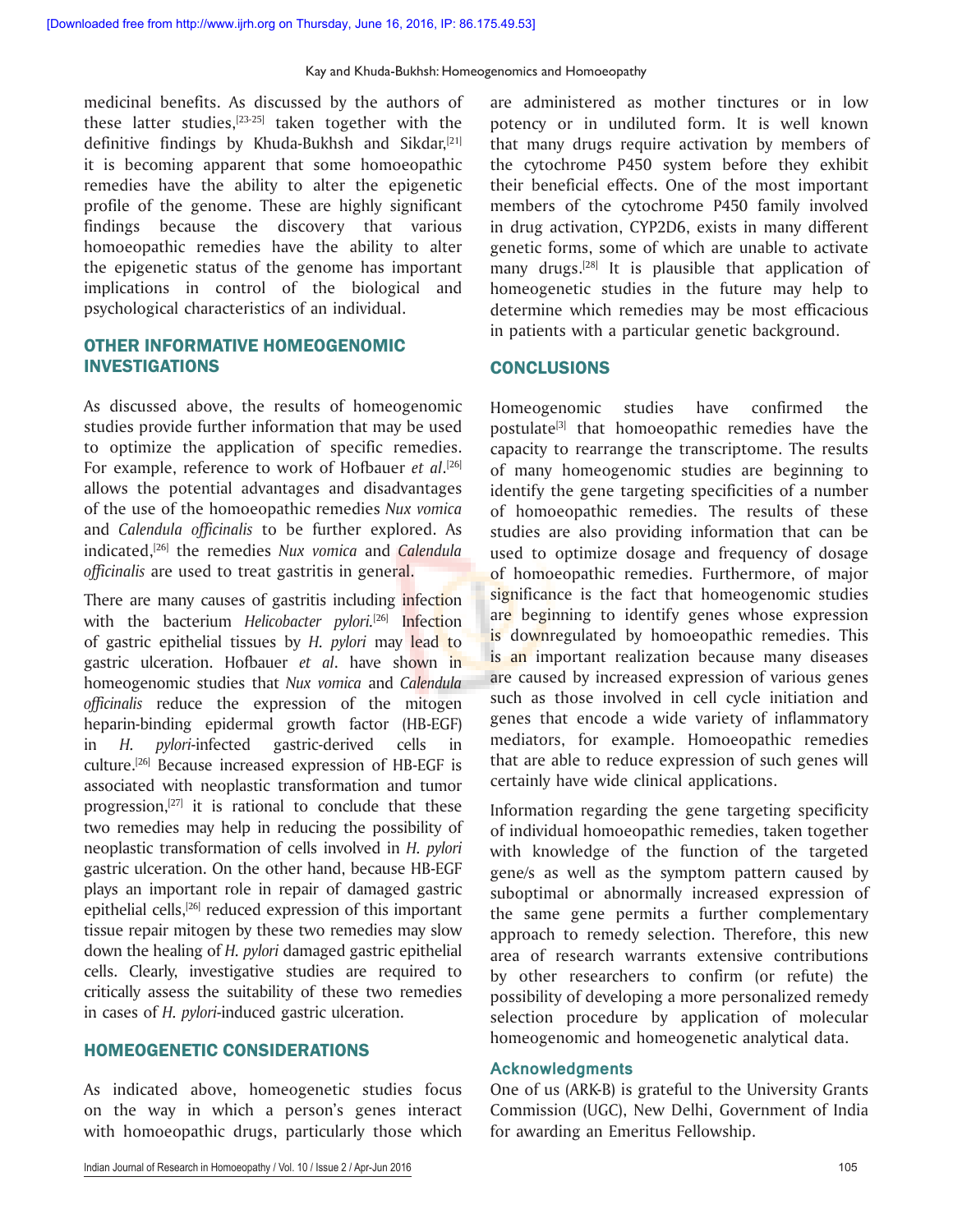#### **Financial Support and Sponsorship** Nil.

#### **Conflicts of Interest**

There are no conflicts of interest.

#### **REFERENCES**

- 1. Srivastav AK. Introduction to homeopathic repertories. Homeopathic J 2008;2:online. Available from: http://www.homeorizon.com/ homeopathic-articles/homeopathic-repertory/homeopathicrepertories-basics. [Last accessed on 2016 May 01].
- 2. Zoghbi HY, Beaudet AL. Epigenetics and human disease. Cold Spring Harb Perspect Biol 2016;8:A019497.
- 3. Khuda‑Bukhsh AR. Potentized homoeopathic drugs act through regulation of gene‑expression: A hypothesis to explain their mechanism and pathways of action *in vitro*. Complement Ther Med 1997;5:43‑6.
- 4. Khuda-Bukhsh AR. Current trends in high dilution research with particular reference to gene regulatory hypothesis. Nucleus 2014;57:3‑17.
- 5. Khuda‑Bukhsh AR, Saha SK, Roy S. Evidence in support of gene regulatory hypothesis: Gene expression profiling manifests homeopathy effect as more than placebo. Int J High Dilution Res 2013;12:162‑7.
- 6. Saha SK, Roy S, Khuda‑Bukhsh AR. Ultra‑highly diluted plant extracts of *Hydrastis canadensis* and *Marsdenia condurango* induce epigenetic modifications and alter gene expression profiles in HeLa cells *in vitro*. J Integr Med 2015;13:400‑11.
- 7. Marzotto M, Olioso D, Brizzi M, Tononi P, Cristofoletti M, Bellavite P. Extreme sensitivity of gene expression in human SH-SY5Y neurocytes to ultra‑low doses of *Gelsemium sempervirens*. BMC Complement Altern Med 2014;14:104.
- 8. Hasty P, Christy BA. p53 as an intervention target for cancer and aging. Pathobiol Aging Age Relat Dis 2013;3; 22702 ‑ http://dx.doi. org/10.3402/pba.v3i0.22702
- 9. Ghosh S, Bishayee K, Paul A, Mukherjee A, Sikdar S, Chakraborty D, *et al.* Homeopathic mother tincture of *Phytolacca decandra* induces apoptosis in skin melanoma cells by activating caspase‑mediated signaling via reactive oxygen species elevation. J Integr Med 2013;11:116‑24.
- 10. Bishayee K, Paul A, Ghosh S, Sikdar S, Mukherjee A, Biswas R, *et al.* Condurango‑glycoside‑A fraction of *Gonolobus condurango* induces DNA damage associated senescence and apoptosis via ROS‑dependent p53 signalling pathway in HeLa cells. Mol Cell Biochem 2013;382:173‑83.
- 11. Sunila ES, Kuttan R, Preethi KC, Kuttan G. Dynamized preparations in cell culture. Evid Based Complement Alternat Med 2009;6:257‑63.
- 12. Preethi K, Ellanghiyil S, Kuttan G, Kuttan R. Induction of apoptosis of tumor cells by some potentiated homeopathic drugs: Implications on mechanism of action. Integr Cancer Ther 2012;11:172‑82.
- 13. Mukherjee A, Sikdar S, Bishayee K, Boujedaini N, Khuda‑Bukhsh AR. Flavonol isolated from ethanolic leaf extract of *Thuja occidentalis*  arrests the cell cycle at G2‑M and induces ROS‑independent apoptosis in A549 cells, targeting nuclear DNA. Cell Prolif 2014;47:56‑71.
- 14. Bishayee K, Chakraborty D, Ghosh S, Boujedaini N, Khuda‑Bukhsh AR. Lycopodine triggers apoptosis by modulating 5‑lipoxygenase, and depolarizing mitochondrial membrane potential in androgen sensitive and refractory prostate cancer cells without modulating p53 activity: Signaling cascade and drug‑DNA interaction. Eur J Pharmacol 2013;698:110‑21.
- 15. Available from: http://www.tinussmits.com/3861/carcinosinum. aspx. [Last accessed on 2016 May 01].
- 16. Saha S, Hossain DM, Mukherjee S, Mohanty S, Mazumdar M, Mukherjee S, *et al. Calcarea carbonica* induces apoptosis in cancer cells in p53‑dependent manner via an immuno‑modulatory circuit. BMC Complement Altern Med 2013;13:230.
- 17. Sikdar S, Mukherjee A, Khuda-Bukhsh AR. Ethanolic extract of *Marsdenia condurango* ameliorates benzo[a] pyrene‑induced lung cancer of rats: Condurango ameliorates BaP‑induced lung cancer in rats. J Pharmacopuncture 2014;17:7‑17.
- 18. Sikdar S, Mukherjee A, Khuda‑Bukhsh AR, Ethanolic extract of condurango (*Marsdenia condurango*) used in traditional systems of medicine including homeopathy against cancer can induce DNA damage and apoptosis in non‑small lung cancer cells, A549 and H522, *in vitro*. TANG, Int J Genuine Trad Med 2013;3:43‑52. DOI: 10.5667/tang. 2012.0044
- 19. Baylin SB, Herman JG, Graff JR, Vertino PM, Issa JP. Alterations in DNA methylation: A fundamental aspect of neoplasia. Adv Cancer Res 1998;72:141‑96.
- 20. Chmelarova M, Krepinska E, Spacek J, Laco J, Beranek M, Palicka V. Methylation in the p53 promoter in epithelial ovarian cancer. Clin Transl Oncol 2013;15:160‑3.
- 21. Khuda‑Bukhsh AR, Sikdar S. Condurango 30C induces epigenetic modification of lung cancer‑specific tumour suppressor genes via demethylation. Forsch Komplementmed 2015;22:172‑9.
- 22. Bishayee K, Sikdar S, Khuda-Bukhsh AR. Evidence of an epigenetic modification in cell-cycle arrest caused by the use of ultra-highly-diluted *Gonolobus condurango* Extract. J Pharmacopuncture 2013;16:7‑13.
- 23. Bellavite P, Marzotto M, Debora O, Cristofoletti M, Brizzi M, Paola T. Cellular and transcriptional responses of SH-SY5Y human neurocytes following *in vitro* exposure to *Gelsemium sempervirens*. Int J High Dilution Res 2012;11:144-6.
- 24. Bigagli E, Luceri C, Bernardini S, Dei A, Filippini A, Dolara P. Exploring the effects of homeopathic Apis mellifica preparations on human gene expression profiles. Homeopathy 2014;103:127‑32.
- 25. Marotti I, Betti L, Bregola V, Bosi S, Trebbi G, Borghini G, *et al*. Transcriptome profiling of wheat seedlings following treatment with ultrahigh diluted arsenic trioxide. Evid Based Complement Alternat Med 2014;2014:851263.
- 26. Hofbauer R, Pasching E, Moser D, Frass M. Heparin-binding epidermal growth factor expression in KATO‑III cells after *Helicobacter pylori* stimulation under the influence of *Strychnos nux vomica* and Calendula officinalis. Homeopathy 2010;99:177‑82.
- 27. Miyamoto S, Yagi H, Yotsumoto F, Kawarabayashi T, Mekada E. Heparin-binding epidermal growth factor-like growth factor as a novel targeting molecule for cancer therapy. Cancer Sci 2006;97:341‑7.
- 28. Ingelman‑Sundberg M. Genetic polymorphisms of cytochrome P450 2D6 (CYP2D6): Clinical consequences, evolutionary aspects and functional diversity. Pharmacogenomics J 2005;5:6‑13.